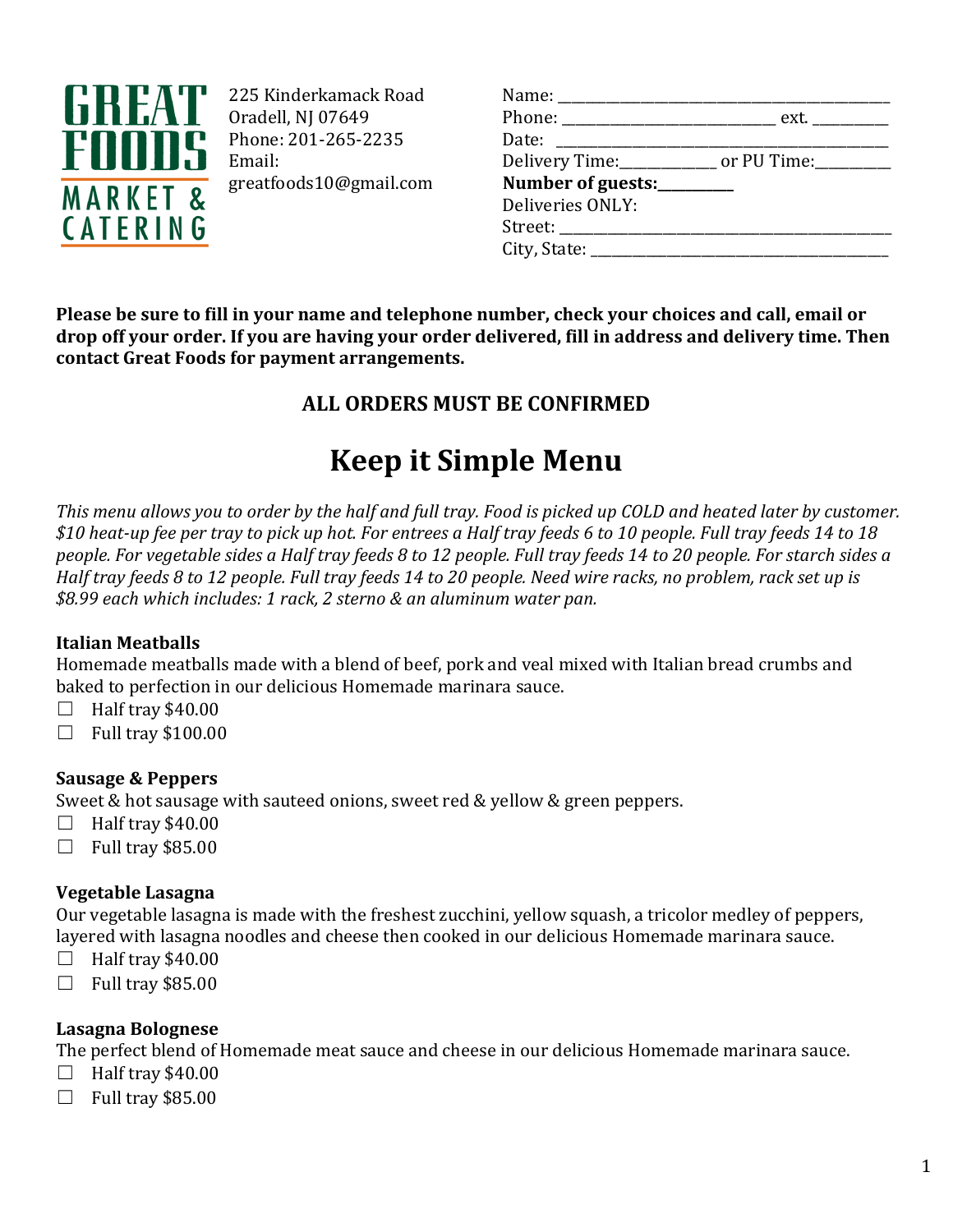#### **Chicken Marsala**

Boneless, tender chicken, scallopini style with sauteed mushrooms in a Marsala wine demiglace sauce.

- $\Box$  Half tray \$55.00
- $\Box$  Full tray \$120.00

#### **Chicken Francese**

Tender chicken pounded thin, in a delicate egg batter, finished with shallots, white wine and lemon or with sundried tomatoes, capers, parsley & lemon.

- $\Box$  Half tray \$55.00
- $\Box$  Full tray \$120.00

#### **Chicken Finger Parm**

Our famous chicken parmigiana made into finger sized pieces perfect for serving in a tray. *Please note 1/2 tray feeds 5 & full tray feeds 10.*

- $\Box$  Half tray \$30.00
- $\Box$  Full tray \$75.00

#### **Chicken Fingers**

Our chicken fingers are a hit with the kids!

- $\Box$  Half tray \$40.00
- $\Box$  Full tray \$85.00

#### **Eggplant Rollatini**

Homemade hand rolled eggplant rollatini in our delicious Homemade marinara sauce.

- $\Box$  Half tray \$40.00
- $\Box$  Full trav \$90.00

#### **Seasonal Veggies**

A medley of the freshest vegetables of the season, blanched and tossed with olive oil & dill.

- $\Box$  Half tray \$30.00
- $\Box$  Full tray \$65.00

#### **String Beans & Almonds**

Fresh picked string beans, blanched and tossed with toasted almonds and olive oil.

- $\Box$  Half tray \$30.00
- $\Box$  Full tray \$65.00

#### **Broccoli, Snow & Snap Peas**

Fresh Broccoli, Snow and Snap Peas, blanched and tossed with olive oil and slivered garlic.

- $\Box$  Half tray \$30.00
- $\Box$  Full tray \$65.00

#### **Baked Ziti**

Ziti noodles mixed with 3 cheeses and tossed in our delicious Homemade marinara sauce baked to perfection.

- $\Box$  Half tray \$35.00
- $\Box$  Full tray \$75.00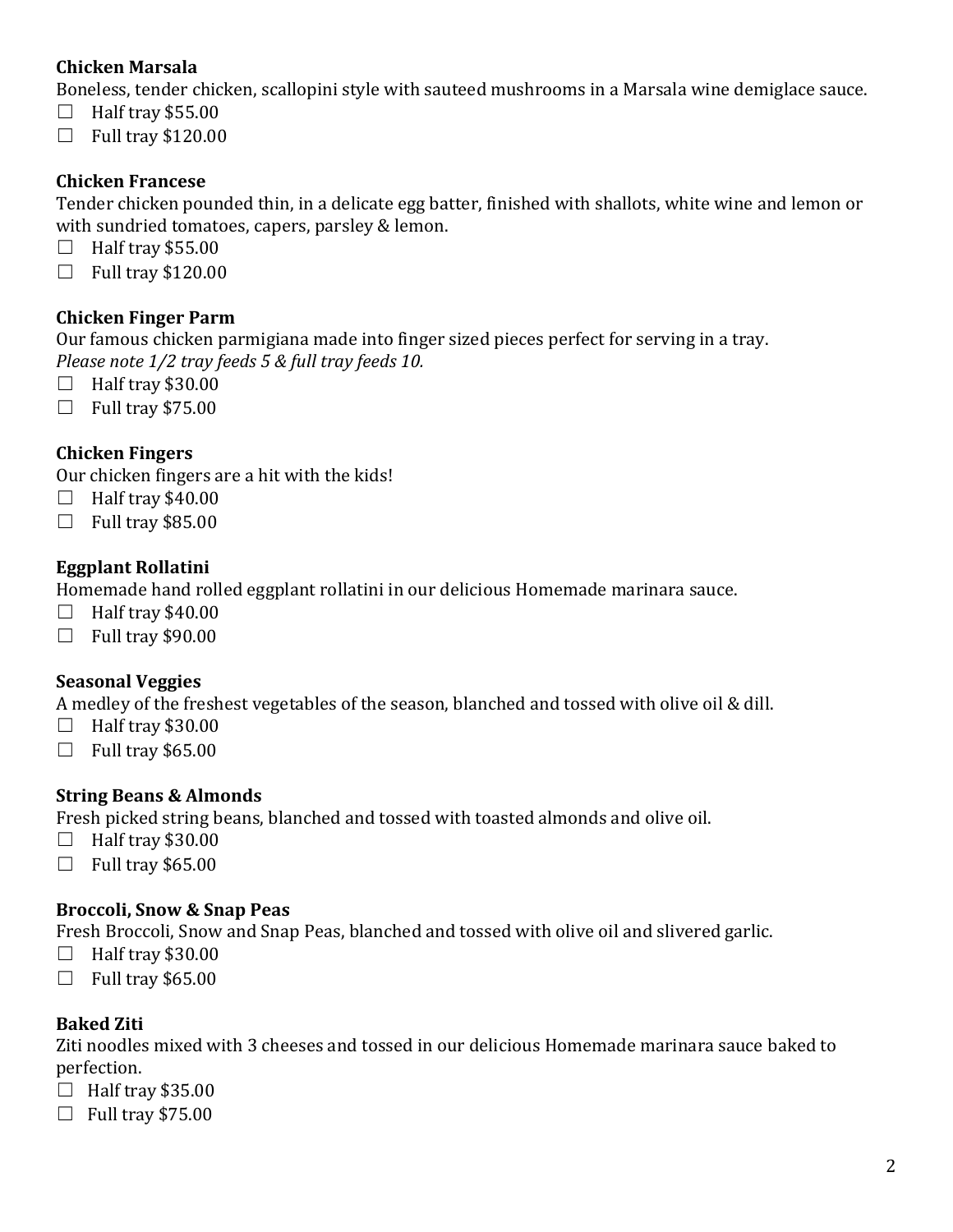#### **Mashed Potatoes**

Traditional mashed potatoes hinted with sour cream.

- $\Box$  Half tray \$30.00
- $\Box$  Full tray \$60.00

#### **Rosemary Roasted Potatoes**

Grown in the USA small new red potatoes, halved, tossed with rosemary and olive oil then roasted.

- $\Box$  Half tray \$30.00
- $\Box$  Full trav \$65.00

#### **Cavatelli & Broccoli**

Made from fresh broccoli -- never frozen, tossed with cavatelli and a wonderful blend of slivered garlic, olive oil and Parmesean.

- $\Box$  Half tray \$35.00
- $\Box$  Full tray \$75.00

#### **Vegetable Rice Pilaf**

Made with a medley of the freshest vegetables of the season and long grain white rice.

- $\Box$  Half tray \$30.00
- $\Box$  Full tray \$65.00

#### **Penne Vodka**

Penne pasta tossed with our Homemade vodka sauce.

- $\Box$  Half tray \$35.00
- $\Box$  Full tray \$75.00

#### **Mac & Cheese**

Elbow macaroni mixed with two cheeses -- another kid favorite!

- $\Box$  Half tray \$30.00
- $\Box$  Full trav \$65.00

#### **Tossed Salad**

5 lettuces, carrots, olives and tomatoes. Includes vinaigrette dressing on the side.

- $\Box$  Shallow bowl for 10 people \$18 bowl
- $\Box$  Deep bowl for 15 people \$25 bowl

#### **Caesar Salad**

Romaine lettuce and croutons. Includes Caesar dressing on the side.

- $\Box$  Shallow bowl for 10 people \$18 bowl
- $\Box$  Deep bowl for 15 people \$25 bowl

#### **Baby Arugula Salad**

Baby arugula, toasted pecans, crumbled feta and cranberries. Includes dressing on the side.

- $\Box$  Shallow bowl for 10 people \$25 bowl
- $\Box$  Deep bowl for 15 people \$35 bowl

#### **Fresh Fruit Salad**

Hand selected to insure sweetness, includes: pineapple, cantaloupe, honeydew, grapes and strawberries.